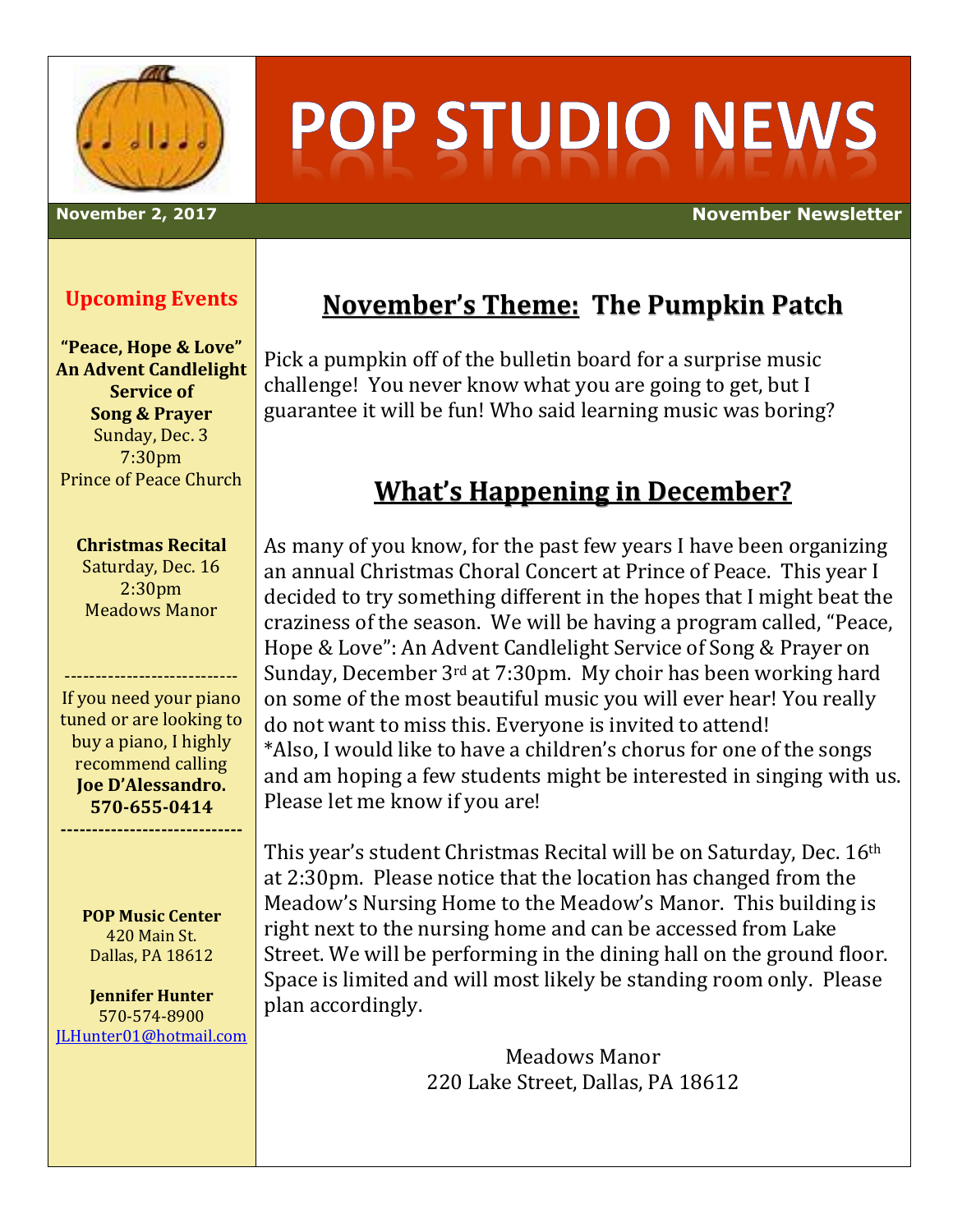







## **Halloween Group Lesson**

This year's Halloween group lesson had a game show theme. We got started by playing a musical version of family feud where the students had to come up with five things in a given category. There were some interesting answers to these categories:

- Reasons why you didn't practice this week
- Songs that annoy your parents
- Things you do in your lesson that make your teacher proud
- Ways to practice





Next, we moved over to the keyboard lab where four keyboards were set up. We learned about constructing and playing minor pentascales and then used that knowledge to improvise some spooky music in a group setting… with all kinds of instrument sounds, of course!

Round two of the games had the students racing against each other to perform all kinds of musical "tricks". Sometimes they received "treats". A few of the tasks they completed were:

- Using playdoh, construct three rests in order from shortest to longest duration.
- Sort lettered ping pong balls into cups that match the letter music note.
- Terms on one side of the room, definitions on the other. Run back and forth matching one at a time.